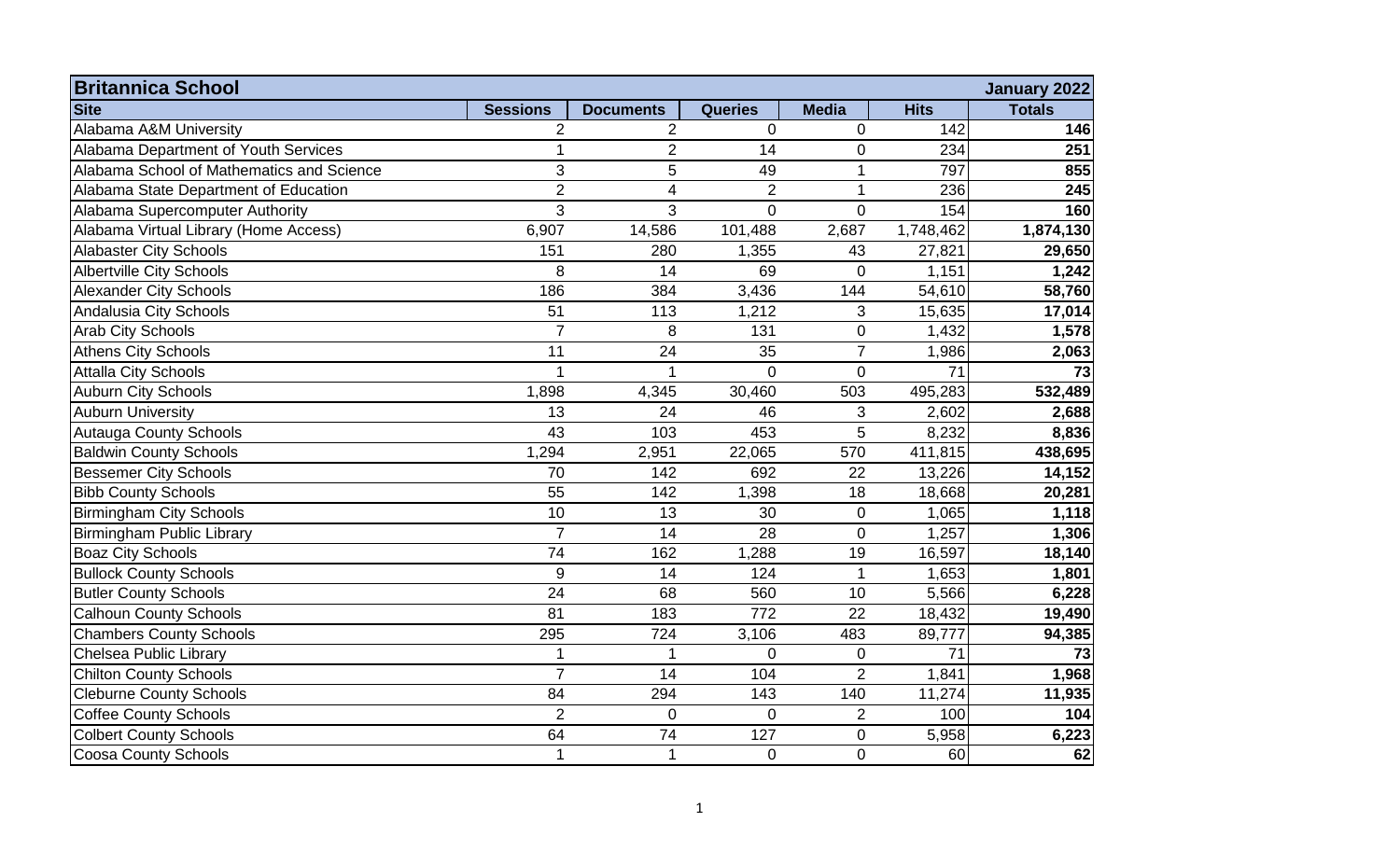| <b>Site</b>                              | <b>Sessions</b>  | <b>Documents</b> | <b>Queries</b> | <b>Media</b>   | <b>Hits</b> | <b>Totals</b> |
|------------------------------------------|------------------|------------------|----------------|----------------|-------------|---------------|
| <b>Covington County Schools</b>          | 863              | 1,835            | 18,028         | 88             | 260,426     | 281,240       |
| <b>Crenshaw County Schools</b>           |                  | 1                |                | $\Omega$       | 133         | 136           |
| <b>Cullman County Schools</b>            | 169              | 358              | 1,636          | 93             | 41,008      | 43,264        |
| Dale County Schools                      | 281              | 564              | 8,621          | 10             | 98,155      | 107,631       |
| <b>Daleville City Schools</b>            | 1                | 1                | $\pmb{0}$      | $\mathbf 0$    | 24          | 26            |
| <b>DeKalb County Schools</b>             | $\boldsymbol{9}$ | 14               | 105            | 1              | 1,507       | 1,636         |
| <b>Demopolis City Schools</b>            | 3                | 3                | 26             | $\mathbf 0$    | 478         | 510           |
| Dothan City Schools                      | $\overline{2}$   | $\overline{2}$   | $\overline{0}$ | $\overline{0}$ | 123         | 127           |
| <b>Enterprise City Schools</b>           | 5                | 10               | 132            | $\pmb{0}$      | 1,288       | 1,435         |
| <b>Fayette County Schools</b>            | 29               | 97               | 276            | 27             | 11,317      | 11,746        |
| <b>Florence City Schools</b>             | 17               | 27               | 269            | 3              | 2,780       | 3,096         |
| Fort Payne City Schools                  | 1,416            | 2,975            | 21,070         | 434            | 318,150     | 344,045       |
| <b>Franklin County Schools</b>           | 88               | 185              | 2,323          | 32             | 26,426      | 29,054        |
| <b>Gadsden City Schools</b>              | 370              | 926              | 2,763          | 154            | 83,318      | 87,531        |
| <b>Geneva County Schools</b>             | 35               | 53               | 197            |                | 4,147       | 4,433         |
| <b>Guntersville City Schools</b>         | 1                | $\overline{2}$   | 16             | $\mathbf 0$    | 220         | 239           |
| <b>Hartselle City Schools</b>            | 18               | 43               | 198            | 6              | 5,876       | 6,141         |
| <b>Highlands School</b>                  | 48               | 99               | 754            | 42             | 11,579      | 12,522        |
| <b>Homewood City Schools</b>             | 36               | $\overline{77}$  | 210            | $\overline{4}$ | 6,641       | 6,968         |
| <b>Hoover City Schools</b>               | 1,351            | 2,962            | 14,810         | 283            | 331,135     | 350,541       |
| <b>Houston County Schools</b>            | 3                | 6                | 14             | 2              | 1,124       | 1,149         |
| Huntsville City Schools                  | 883              | 2,796            | 12,182         | 756            | 226,316     | 242,933       |
| Huntsville-Madison County Public Library | 12               | 24               | 54             | $\mathbf 0$    | 3,034       | 3,124         |
| Jacksonville State University            | $\overline{2}$   |                  |                | $\overline{0}$ | 110         | 114           |
| Jefferson County Library Cooperative     | $\overline{47}$  | 99               | 340            | 12             | 10,588      | 11,086        |
| Jefferson County Schools                 | 1,539            | 1,864            | 11,281         | 212            | 228,236     | 243,132       |
| <b>Lanett City Schools</b>               | 4                | 11               | 17             | $\overline{2}$ | 788         | 822           |
| <b>Lauderdale County Schools</b>         | 997              | 1,285            | 13,751         | 21             | 144,640     | 160,694       |
| <b>Lawrence County Schools</b>           | 4                | 5                | 23             | $\mathbf 0$    | 651         | 683           |
| Lee County Schools                       | 668              | 1,483            | 5,478          | 354            | 139,404     | 147,387       |
| <b>Leeds City Schools</b>                | 3                | $\overline{4}$   | 48             | $\mathbf 0$    | 434         | 489           |
| <b>Limestone County Schools</b>          | 10               | 16               | 68             | $\mathbf 0$    | 1,326       | 1,420         |
| <b>Linden City Schools</b>               | 13               | 23               | 9              | $\mathbf 0$    | 1,816       | 1,861         |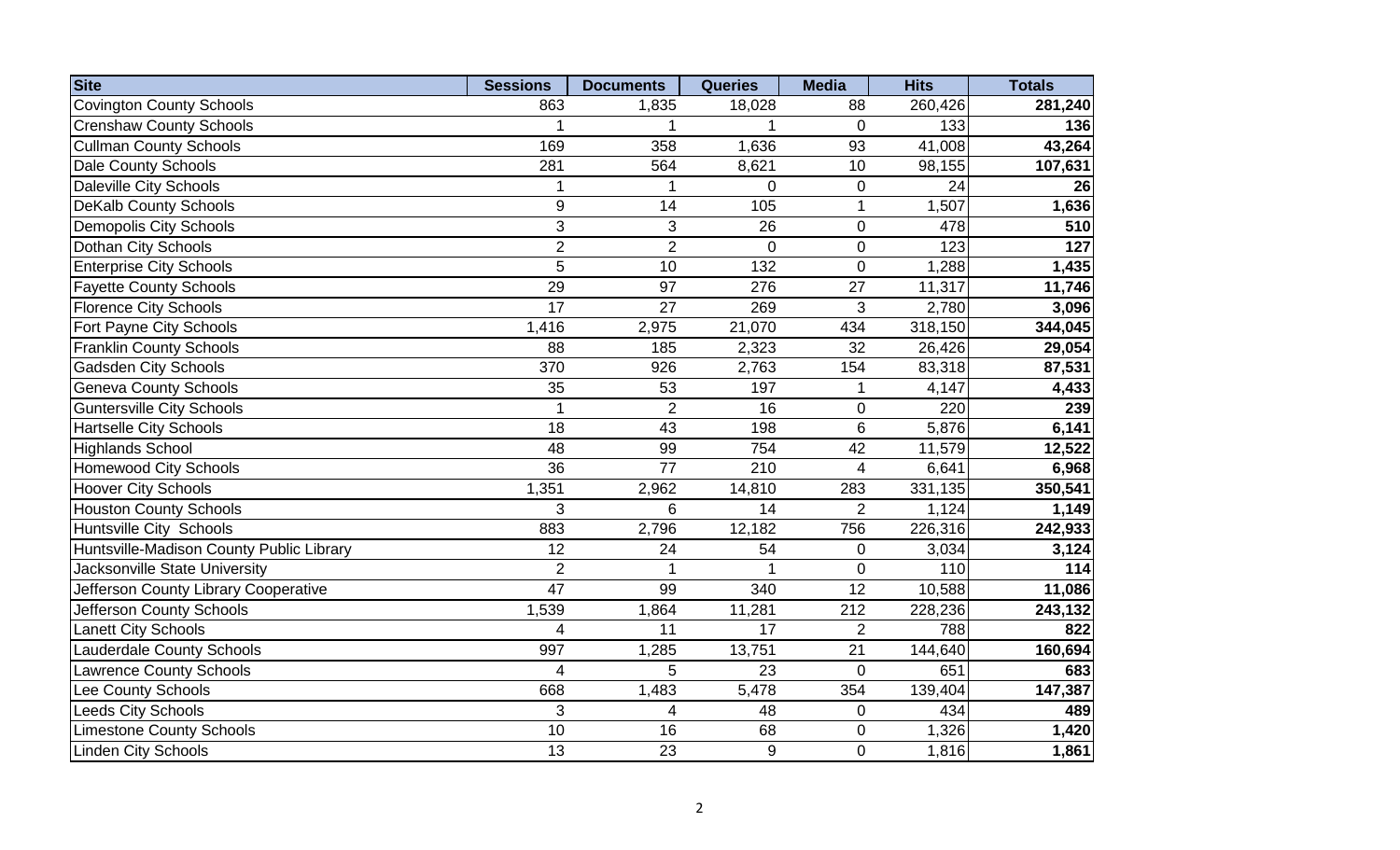| <b>Site</b>                          | <b>Sessions</b> | <b>Documents</b> | <b>Queries</b> | <b>Media</b>    | <b>Hits</b>      | <b>Totals</b> |
|--------------------------------------|-----------------|------------------|----------------|-----------------|------------------|---------------|
| <b>Madison City Schools</b>          | 177             | 355              | 2,081          | 54              | 42,279           | 44,946        |
| <b>Madison County Schools</b>        | 26              | 63               | 325            | $\mathbf 0$     | 6,273            | 6,687         |
| <b>Marion County Schools</b>         | 63              | 102              | 304            | $\mathbf 0$     | 10,171           | 10,640        |
| <b>Marshall County Schools</b>       |                 |                  | $\overline{0}$ | $\mathbf 0$     | $\overline{71}$  | 73            |
| <b>Mobile County Schools</b>         | 2,973           | 3,765            | 11,519         | 1,447           | 355,461          | 375,165       |
| <b>Mobile Public Library</b>         | 1               | 1                | $\overline{0}$ | $\overline{0}$  | 59               | 61            |
| <b>Montgomery County Schools</b>     | 152             | 281              | 1,228          | 17              | 23,701           | 25,379        |
| <b>Morgan County Schools</b>         | $\overline{2}$  |                  | 38             | 1               | $\overline{312}$ | 354           |
| <b>Mountain Brook Schools</b>        | 12              | 20               | 97             | 12              | 2,091            | 2,232         |
| <b>Muscle Shoals City Schools</b>    |                 | $\overline{2}$   | 3              | $\mathbf 0$     | 203              | 209           |
| <b>Oneonta City Schools</b>          | 17              | 21               | 109            | $\mathbf 0$     | 1,920            | 2,067         |
| <b>Opelika City Schools</b>          | $\overline{13}$ | $\overline{18}$  | 66             | $\mathbf 0$     | 1,534            | 1,631         |
| <b>Oxford City Schools</b>           | 5               | $\overline{7}$   | 24             | $\overline{0}$  | 746              | 782           |
| Pelham City School System            | 216             | 590              | 3,884          | 37              | 71,291           | 76,018        |
| <b>Pell City Schools</b>             | 300             | 735              | 8,445          | 18              | 80,323           | 89,821        |
| <b>Phenix City Schools</b>           |                 | $\overline{2}$   | $\mathbf 0$    | $\mathbf 0$     | 142              | 145           |
| <b>Pickens County Schools</b>        | $\overline{2}$  | 8                | 52             | $\mathbf 0$     | 670              | 732           |
| <b>Piedmont City School District</b> | 12              | 12               | 73             | 14              | 2,133            | 2,244         |
| <b>Pike Road City Schools</b>        | 1,975           | 3,544            | 14,605         | 218             | 300,220          | 320,562       |
| <b>Randolph County Schools</b>       | 77              | 132              | 722            |                 | 12,161           | 13,093        |
| <b>Roanoke City Schools</b>          | 237             | 568              | 4,135          | 57              | 72,794           | 77,791        |
| <b>Russell County Schools</b>        | 31              | 81               | 342            | 21              | 9,384            | 9,859         |
| <b>Russellville City Schools</b>     | 1               | $\overline{2}$   | 33             | $\mathbf 0$     | 231              | 267           |
| <b>Samford University</b>            | 1               |                  | $\overline{0}$ | $\mathbf 0$     | 50               | 52            |
| <b>Saraland City Schools</b>         | 53              | 110              | 1,173          | 17              | 14,566           | 15,919        |
| <b>Satsuma City Schools</b>          | 4               | 14               | 132            | $\pmb{0}$       | 1,338            | 1,488         |
| <b>Shelby County Schools</b>         | 228             | 361              | 2,173          | 27              | 37,745           | 40,534        |
| <b>St. Clair County Schools</b>      | 264             | 670              | 4,122          | 160             | 93,596           | 98,812        |
| <b>Sumter County Schools</b>         | 9               | 20               | 22             | $\overline{2}$  | 1,254            | 1,307         |
| <b>Sylacauga City Schools</b>        | 308             | 361              | 296            | $\overline{45}$ | 23,511           | 24,521        |
| <b>Talladega County Schools</b>      | 221             | 376              | 3,000          | 17              | 48,064           | 51,678        |
| <b>Tallapoosa County Schools</b>     |                 |                  | $\mathbf 0$    | $\mathbf 0$     | 54               | 56            |
| <b>Troy City Schools</b>             | 1               | $\mathbf{1}$     | $\overline{0}$ | $\overline{0}$  | 53               | 55            |